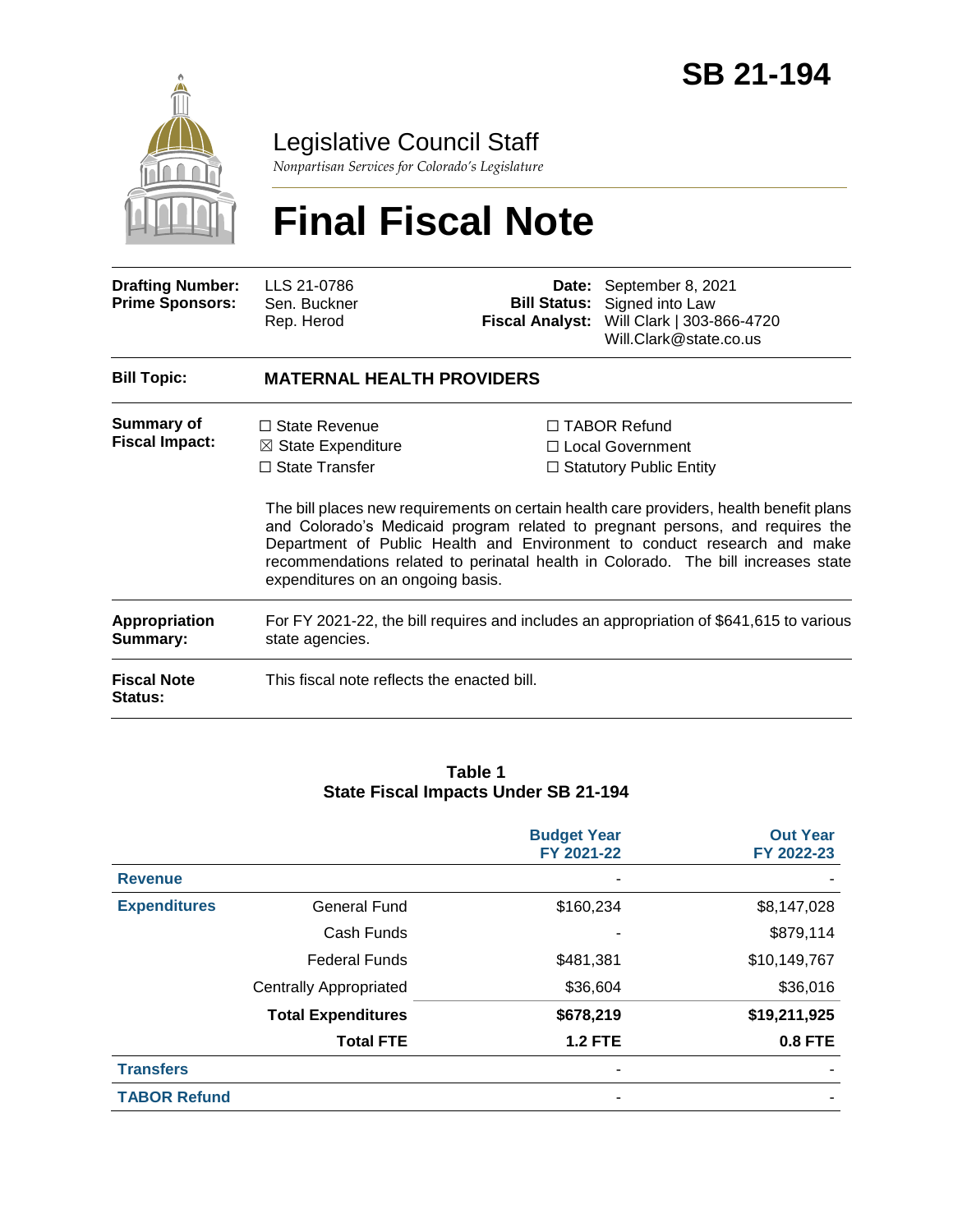# Page 2 **SB 21-194 SB 21-194**

## **Summary of Legislation**

The bill places new requirements on health providers and insurers, expands public health insurance coverage, and implements other initiatives related to maternal and perinatal health. These provisions are described below.

**Required coverage and services.** The bill requires insurers offering health benefit plans in Colorado, including the Department of Health Care Policy and Financing (HCPF), to reimburse participating providers for covered healthcare services related to labor and delivery, within the scope of the providers practice, in a manner that promotes high-quality, cost-effective care, promotes evidencebased payment models, and prevents risk in subsequent pregnancies. The bill also sets new requirements for licensed care providers who regularly provide labor and delivery services, including when and how to share information about transfer patients, and how to coordinate with other service providers. It also requires that birth certificate worksheet forms include a field that designates where a pregnant person intended to give birth at the onset of their labor.

**Extension of postpartum services under Medicaid / CHP+.** The bill allows a person who was eligible for all pregnancy-related and postpartum services, under Colorado's Medicaid Program and the Children's Basic Health Plan (CHP+) for 60 days following pregnancy, to remain continuously eligible for all services under the program for the 12-month postpartum period if permissible under federal law. It requires HCPF to seek any plan amendments necessary to implement the new benefit, which is subject to the receipt of federal financial participation. If these conditions are met, benefits must be extended no later than July 1, 2022.

**Colorado Maternal Mortality Review Committee.** The bill makes several changes related to the Maternal Mortality Review Committee, which is housed in the CDPHE. These changes include a redefinition of health facility, and allowing committee reports to be distributed to these health facilities and the Health Equity Commission. The bill also requires the committee to incorporate input and feedback from interested and affected stakeholders, with a focus on persons who are pregnant or in the postpartum period, and their families, and incorporate input from multidisciplinary non-profit and community-based organizations that represent or provide support or advocacy to persons who are pregnant or in the postpartum period, with a focus on persons from racial and ethnic minority groups.

The bill further requires the committee to make recommendations to improve collection and public reporting of maternal health data from hospitals, health systems, insurers, maternal care providers, pharmacies, local and state law enforcement offices, behavioral health treatment facilities and substance use disorder treatment facilities, including:

- data on race and ethnicity correlated with conditions and outcomes;
- disability correlated with conditions and outcomes;
- uptake of trainings on bias, racism, or discrimination;
- incidents of disrespect or mistreatment of a pregnant person; and,
- data collected through stories from pregnant and postpartum persons and their family members, with a focus on the experiences of marginalized groups include persons of racial and ethnic minorities.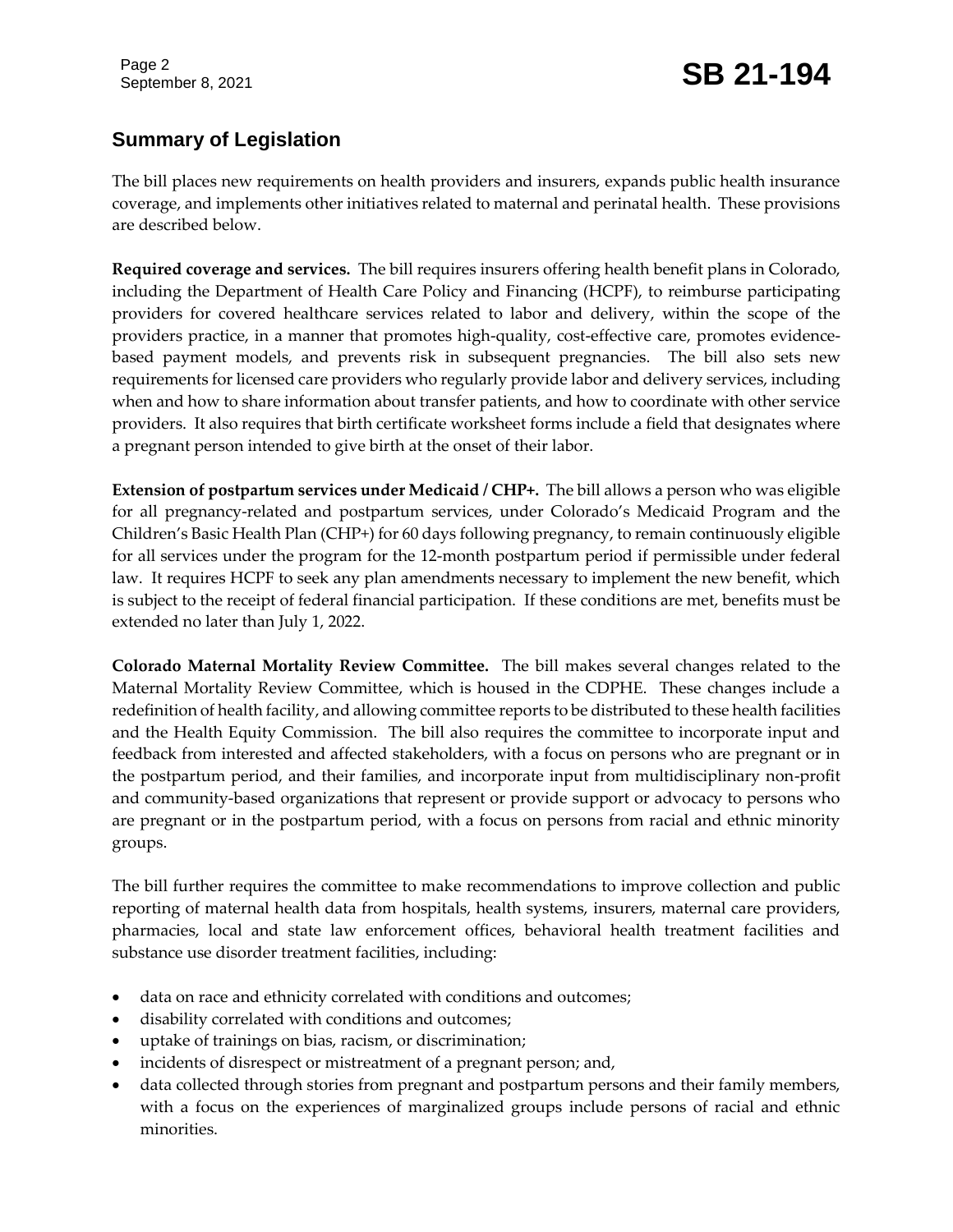The bill requires the committee to study the use of research evidence in policies related to the perinatal period in Colorado, including public and private payment systems and malpractice insurance policies, using the implementation science framework, which incorporates methods for promoting integration of research findings and evidence into healthcare policy and practice. CDPHE may contract with a third-party to meet this requirement, and may request information from insurers offering medical malpractice policies in the state regarding the insurer's policies related to labor and delivery services.

### **Background**

**Insurance plans.** The provisions of this bill apply to health insurance plans that are subject to state regulation. There are three primary markets that are subject to state regulation: the individual, small-group, and large-group markets, with the exception of self-insured employers. About one million Coloradans receive health insurance through such plans. Except for the HCPF-administered plans specifically mentioned in the bill, the bill requirements do not apply to Medicare, Medicaid, military plans, or self-insured employer-based health plans, which are regulated by the federal government.

**Medicaid and other HCPF programs for pregnant women.** Currently, pregnant persons in low-income families qualify for various types of coverage for postpartum services, which are overseen by HCPF. Pregnant persons with incomes up to 185 percent of the federal poverty level are eligible for Medicaid and HCPF receives a 65 percent federal match for this population. Individuals receive 60 days of postpartum services, at which point, they are either re-determined as eligible under another eligibility category or disenrolled from Medicaid.

The CHP+ is also operated by HCPF and provides insurance to pregnant persons in low-income families (up to 260 percent of the federal poverty level) who do not qualify for Medicaid and do not have private insurance. The program provides 60 days of postpartum services.

**Maternal Mortality Prevention Program.** The Maternal Mortality Prevention Program in the CPDHE administers the Maternal Mortality Review Committee. The CDPHE submitted the first Maternal Mortality Review Committee report to the General Assembly with recommendations on reducing maternal mortality and improving maternal health equity on July 1, 2020, and must continue to do so every three years, with the next report due on July 1, 2023.

**Health Equity Commission.** The Health Equity Commission was created to serve as an advisor to the Office of Health Equity on relevant issues, specifically focusing on data collection, aligning resources, education, and capacity building for the CDPHE, local health programs, and communitybased organizations, and promoting workforce diversity. The Health Equity Commission provides equity-related recommendations to implement across programs, proposes policies to support improved health outcomes for communities experiencing health disparities, and provides feedback on strategies to engage affected populations.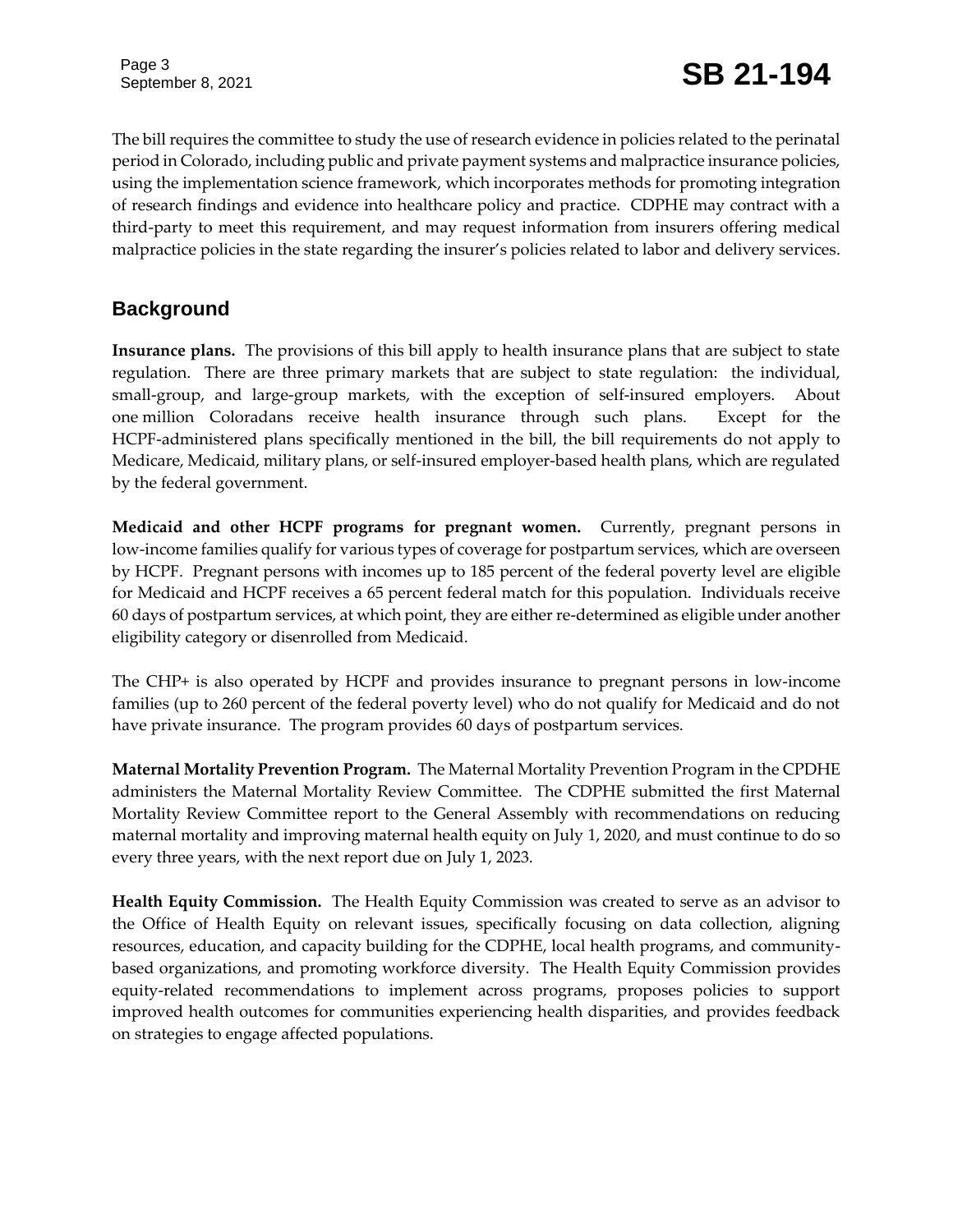# September 8, 2021 **SB 21-194**

### **Assumptions**

For the Medicaid program, this fiscal note assumes that 23,759 persons who give birth while on Medicaid will receive an additional two months of coverage as a result of this bill, as currently the average number of covered months for a member after giving birth is 10 months. For CHP+, it is assumed that 1,368 persons who do not otherwise become eligible for Medicaid after the 60 days of postpartum CHP coverage will receive an additional 10 months of postpartum coverage as a result of the bill. This fiscal note also assumes that per member, per month costs for this additional coverage will be \$301, and that HCPF will get federal approval to extend postpartum coverage, as required by the bill, in time to implement the change by July 1, 2022.

#### **State Expenditures**

The bill increases state expenditures by \$678,219 and 1.2 FTE in FY 2021-22 and by \$19.2 million and 0.8 FTE in FY 2022-23, as shown in Table 2 and discussed below.

| <b>Cost Components</b>                                                                                      | FY 2021-22                                            | FY 2022-23                                                      |
|-------------------------------------------------------------------------------------------------------------|-------------------------------------------------------|-----------------------------------------------------------------|
| Department of Health Care Policy and Finance                                                                |                                                       |                                                                 |
| <b>Personal Services</b>                                                                                    | \$47,855                                              |                                                                 |
| <b>Operating Expenses</b>                                                                                   | \$1,080                                               |                                                                 |
| <b>Capital Outlay Costs</b>                                                                                 | \$6,200                                               |                                                                 |
| CBMS Programming (OIT)                                                                                      | \$291,732                                             |                                                                 |
| MMIS Programming (HCPF)                                                                                     | \$212,505                                             |                                                                 |
| Expanded Coverage (Medicaid)                                                                                |                                                       | \$14,946,549                                                    |
| Expanded Coverage (CHP)                                                                                     |                                                       | \$4,117,680                                                     |
| Centrally Appropriated Costs <sup>1</sup>                                                                   | \$11,330                                              |                                                                 |
| FTE - Personal Services                                                                                     | 0.7 FTE                                               |                                                                 |
| <b>HCPF Subtotal</b><br>General Fund<br>Cash Funds<br><b>Federal Funds</b><br><b>Centrally Appropriated</b> | \$570,702<br>\$77,991<br>\$0<br>\$481,381<br>\$11,330 | \$19,064,229<br>\$8,035,348<br>\$879,114<br>\$10,149,767<br>\$0 |

#### **Table 2 Expenditures Under SB 21-194**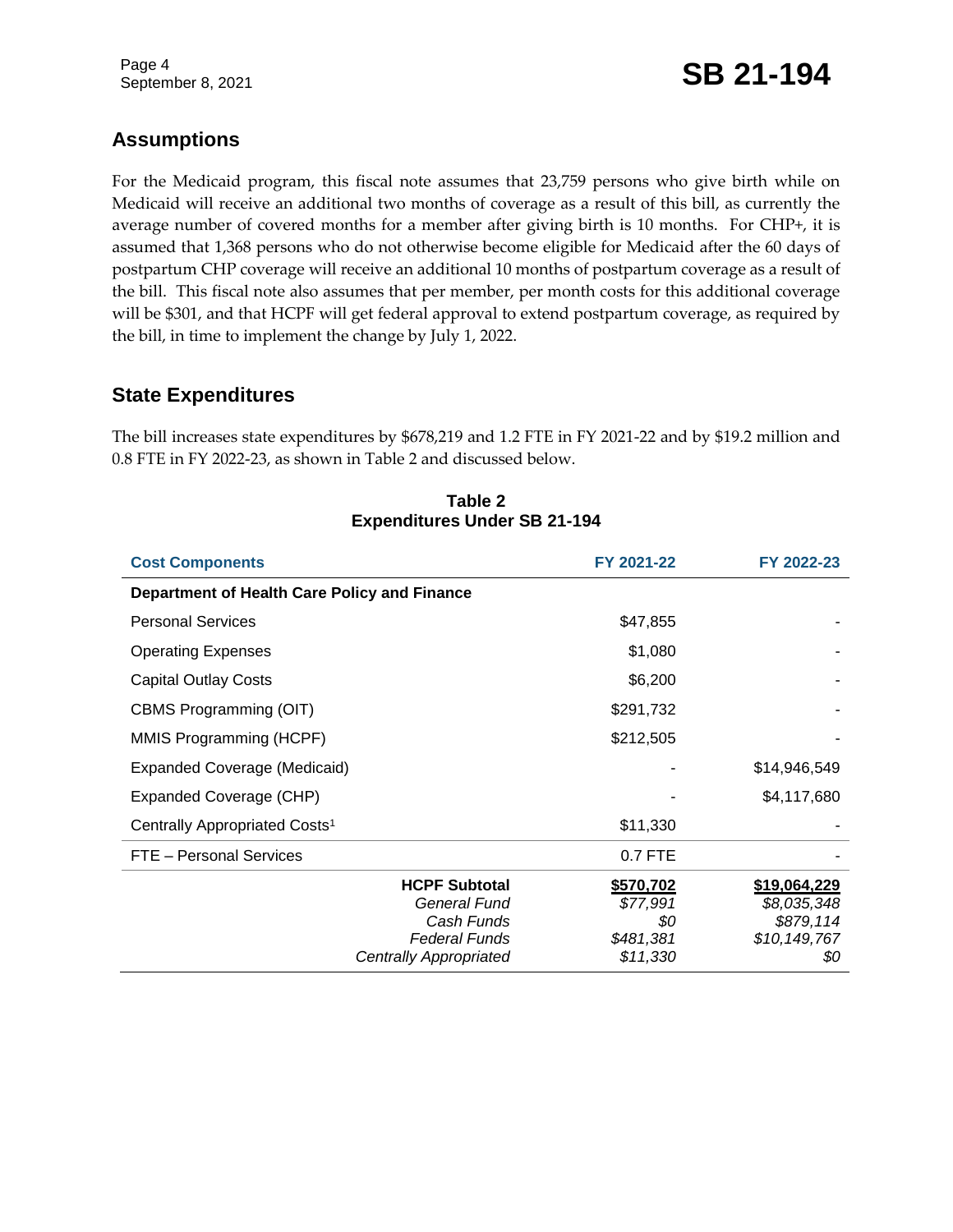| <b>Cost Components</b>                      | FY 2021-22     | FY 2022-23   |
|---------------------------------------------|----------------|--------------|
| Department of Public Health and Environment |                |              |
| <b>Personal Services</b>                    | \$37,733       | \$56,600     |
| <b>Operating Expenses</b>                   | \$810          | \$1,080      |
| <b>Capital Outlay Costs</b>                 | \$6,200        |              |
| Research Contractor                         | \$37,500       | \$50,000     |
| Legislative Report Translation              |                | \$4,000      |
| Centrally Appropriated Costs <sup>1</sup>   | \$25,274       | \$36,016     |
| FTE - Personal Services                     | $0.5$ FTE      | $0.8$ FTE    |
| <b>CDPHE Subtotal</b>                       | \$107,517      | \$147,696    |
| Total                                       | \$678,219      | \$19,211,925 |
| <b>Total FTE</b>                            | <b>1.2 FTE</b> | $0.8$ FTE    |

#### **Table 2 Expenditures Under SB 21-194 (Cont.)**

<sup>1</sup>*Centrally appropriated costs are not included in the bill's appropriation.*

**Department of Health Care Policy and Financing.** Expenditures in HCPF will increase by \$570,702 and 0.7 FTE in FY 2021-22, and \$19.1 million FY 2022-23.

- *Staffing costs.* HCPF will require a temporary 0.7 FTE in FY 2021-22, which is adjusted to account for the General Fund paydate shift and a presumed effective date of October 1, 2021. The position will provide support to the Family Planning Team, which will have an increase in workload to amend the state plan, negotiate with the federal Centers for Medicare and Medicaid Services, and authorize the new population. These staffing costs are eligible for a 50 percent federal match.
- *Expanded coverage.* Based on the newly eligible populations, expected number of additional months of coverage, and a start date of July 1, 2022, highlighted in the Assumptions section above, expanded postpartum coverage will increase costs in HCPF by \$14.9 million in FY 2022-23 for Medicaid, and \$4.1 million in FY 2022-23 for the Children's Health Plan. A 50 percent federal match is assumed for Medicaid costs, and a 65 percent match is assumed for CHP+.
- *CBMS and MMIS programming.* The bill will require changes to the state's benefit management systems, the Colorado Benefits Management System (CBMS) and Medicaid Management Information System (MMIS), to ensure that the systems can identify, determine eligibility and report out on the newly covered population and related expenditures under the bill. HCPF will have one-time costs in FY 2021-22 of \$291,732 for CBMS programming and \$212,505 for MMIS programming, which is assumed to be eligible for a 90 percent federal match. Funding for CBMS programming changes must be reappropriated to the Office of Information Technology.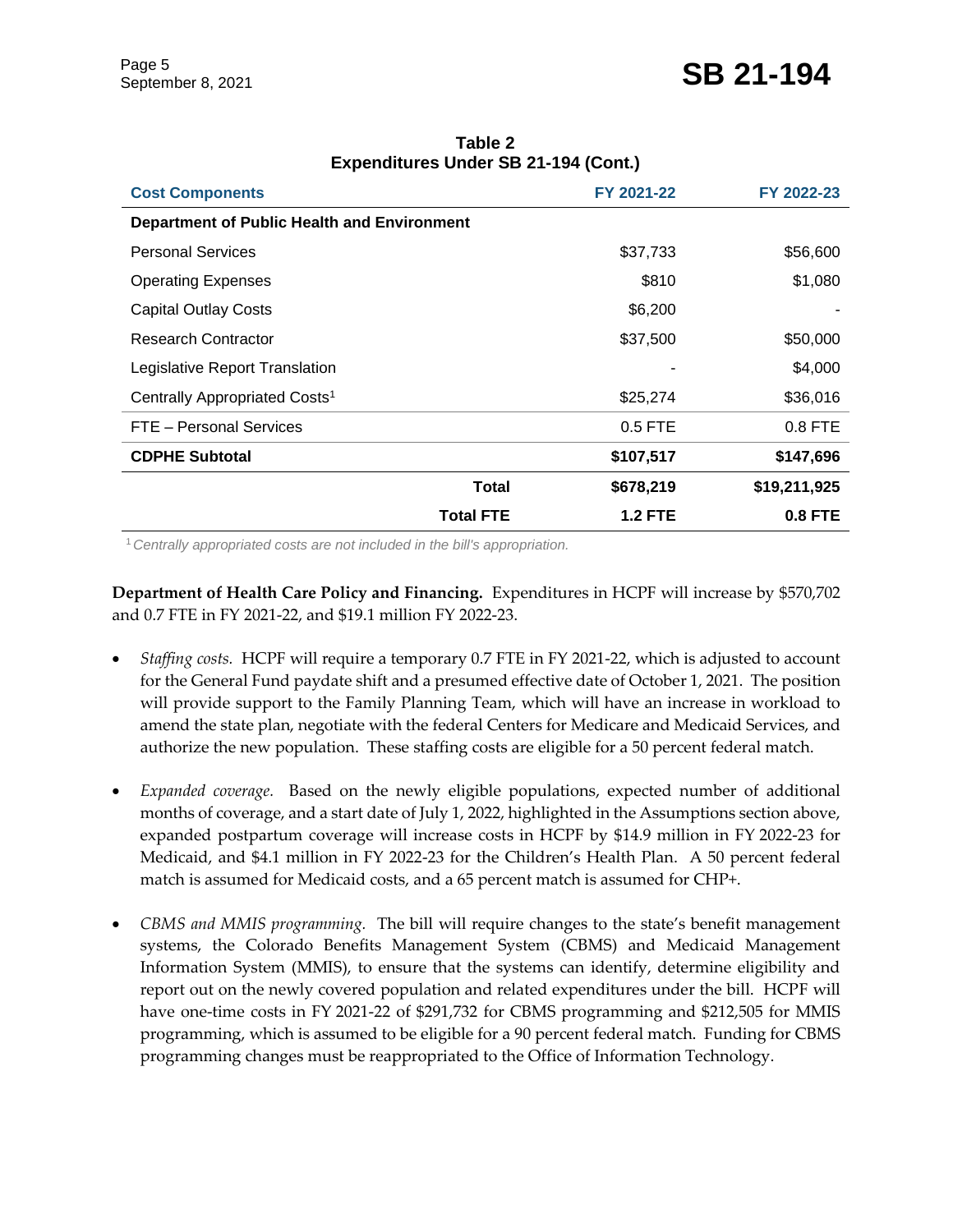**Department of Public Health and Environment.** General Fund expenditures in the CDPHE will increase by \$107,517 and 0.5 FTE in FY 2021-22, and by \$147,696 and 0.8 FTE in FY 2022-23.

- *Staffing costs.* CDPHE will require an additional 0.3 FTE in FY 2021-22 and 0.5 FTE in FY 2022-23 to conduct research, collect stakeholder input, and develop recommendations. CDPHE further requires 0.2 FTE in FY 2021-22 and 0.3 FTE in FY 2022-23 to manage a contractor who will be conducting independent research on behalf of the Maternal Mortality Review Committee, as required by the bill. The expansion of other responsibilities for the Colorado Maternal Mortality Review Committee can be accomplished within existing appropriations.
- *Research contractor.* The Maternal Mortality Review Committee does not have capacity or expertise to conduct this study required by the bill, so will hire a contractor to perform the work. This cost will be \$37,500 in FY 2021-22, which is prorated for the legislative effective date, and \$50,000 in FY 2022-23.
- *Legislative report translation.* CDPHE will have costs of \$4,000 in FY 2022-23 to translate the full legislative report and materials used in preparing the report into Spanish.

**Department of Regulatory Agencies.** The bill may require the department to conduct outreach, education and rule-making regarding changes to state-regulated health benefit plans. This workload increase can be accomplished within existing appropriations.

**Centrally appropriated costs.** Pursuant to a Joint Budget Committee policy, certain costs associated with this bill are addressed through the annual budget process and centrally appropriated in the Long Bill or supplemental appropriations bills, rather than in this bill. These costs, which include employee insurance and supplemental employee retirement payments, are estimated to be \$36,604 in FY 2021-22 and \$36,016 in FY 2022-23.

### **Effective Date**

The bill was signed by the Governor on July 6, 2021, and took effect on September 7, 2021.

# **State Appropriations**

For FY 2021-22, the bill requires and includes the following appropriations:

- \$559,372 and 0.7 FTE to the Department of Health Care Policy and Financing, including \$77,993 from the General Fund and \$481,379 in Federal Funds;
- \$291,732 reappropriated from the HCPF appropriation above to the Office of Information Technology; and
- \$82,243 and 0.5 FTE from the General Fund to the Department of Public Health and Environment.